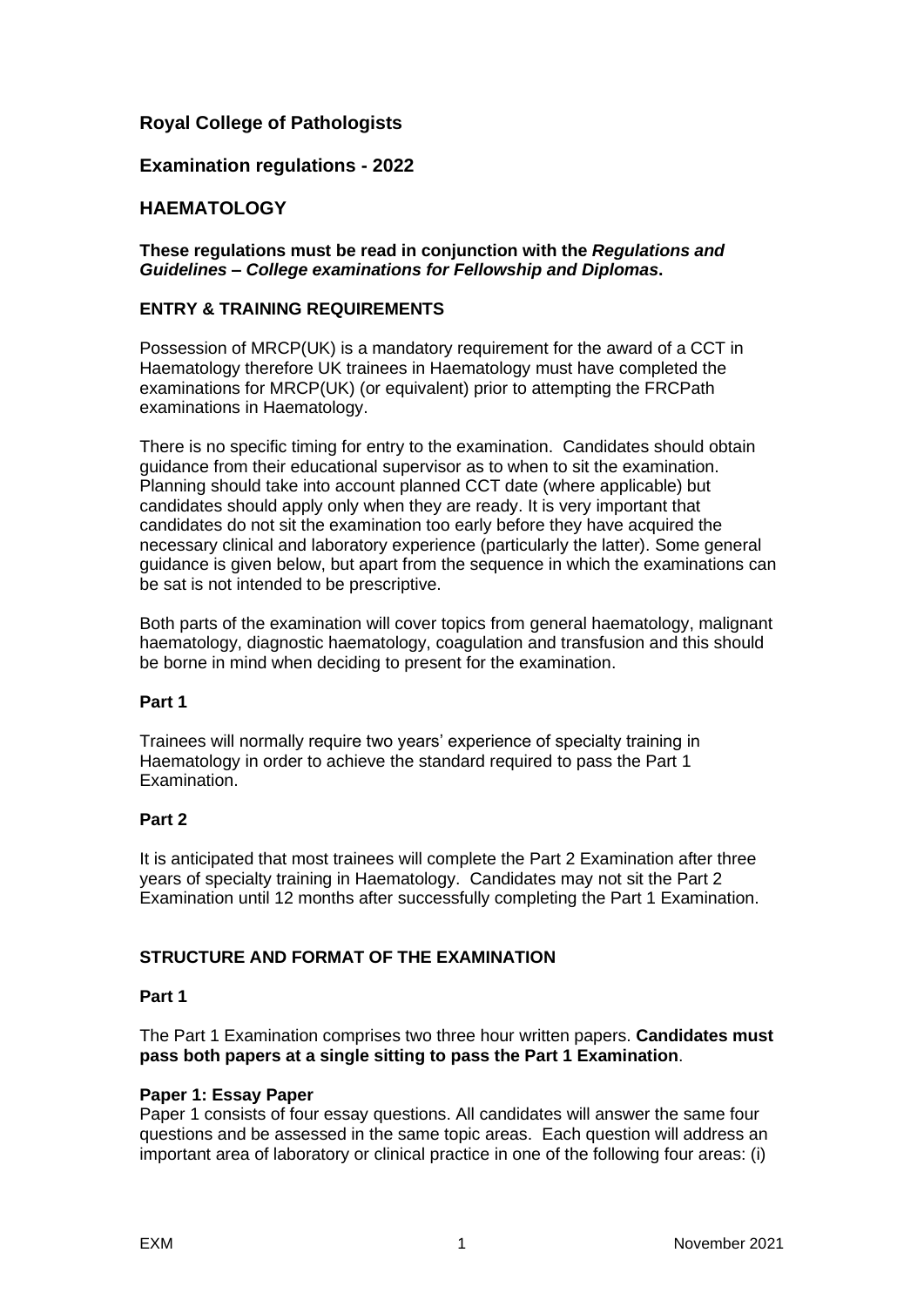blood transfusion; (ii) general haematology (including laboratory management); (iii) haematological oncology and (iv) haemostasis & thrombosis.

#### **Paper 2: MCQ Paper**

Paper 2 contains 125 questions consisting of both single best answer and extended matching format examining the candidate's knowledge of a broad range of haematological diseases, laboratory practice and clinical practice. Fifty questions will be 'best from five' format. Seventy-five questions will be 'extended matching' format.

### **Part 2**

The Part 2 Examination comprises three written components and an oral examination. It is held over three days using identical questions and clinical material at each host centre. **Candidates must achieve a pass mark in all three written components and demonstrate competence in the oral examination at a single sitting to pass the Part 2 Examination.** Because of the differing skill sets examined in morphology candidates must pass at least seven of the thirteen questions in the exam and this must include one long case, in addition to achieving the overall pass mark for the two papers to pass the component overall. In all other sections candidates must also pass at least half of the questions in addition to achieving the overall pass mark.

#### **Written and Practical Components**

#### **Morphology**

This consists of two papers:

Short Answer Questions: up to twelve questions (usually ten) that require a diagnosis from a blood film, bone marrow aspirate/trephine biopsy or from data interpretation to be answered in an hour and a half.

Long Cases: up to three clinical cases, in which more detailed answers are required of the clinical material provided to be answered in an hour and a half.

#### **Coagulation**

This consists of eight to ten questions (usually eight), to be answered in two hours. They comprise data interpretation on a wide range of clinical and laboratory problems found in coagulation.

#### **Transfusion Medicine**

This consists of eight to ten questions (usually eight), to be answered in two hours, which require interpretation of transfusion medicine data.

#### **Oral Examination**

This consists of two oral examinations with a pair of examiners, each lasting 30 minutes and using a structured format to assess the candidate's knowledge of the topics examined and competence in the management of clinical or laboratory scenarios related to these topics. One oral examination will assess topics on laboratory haematology/general haematology and haematological oncology. The second oral examination will assess topics on blood transfusion and haemostasis/thrombosis.

Questions on quality assurance may appear in one or more sections of the Part 2 examination.